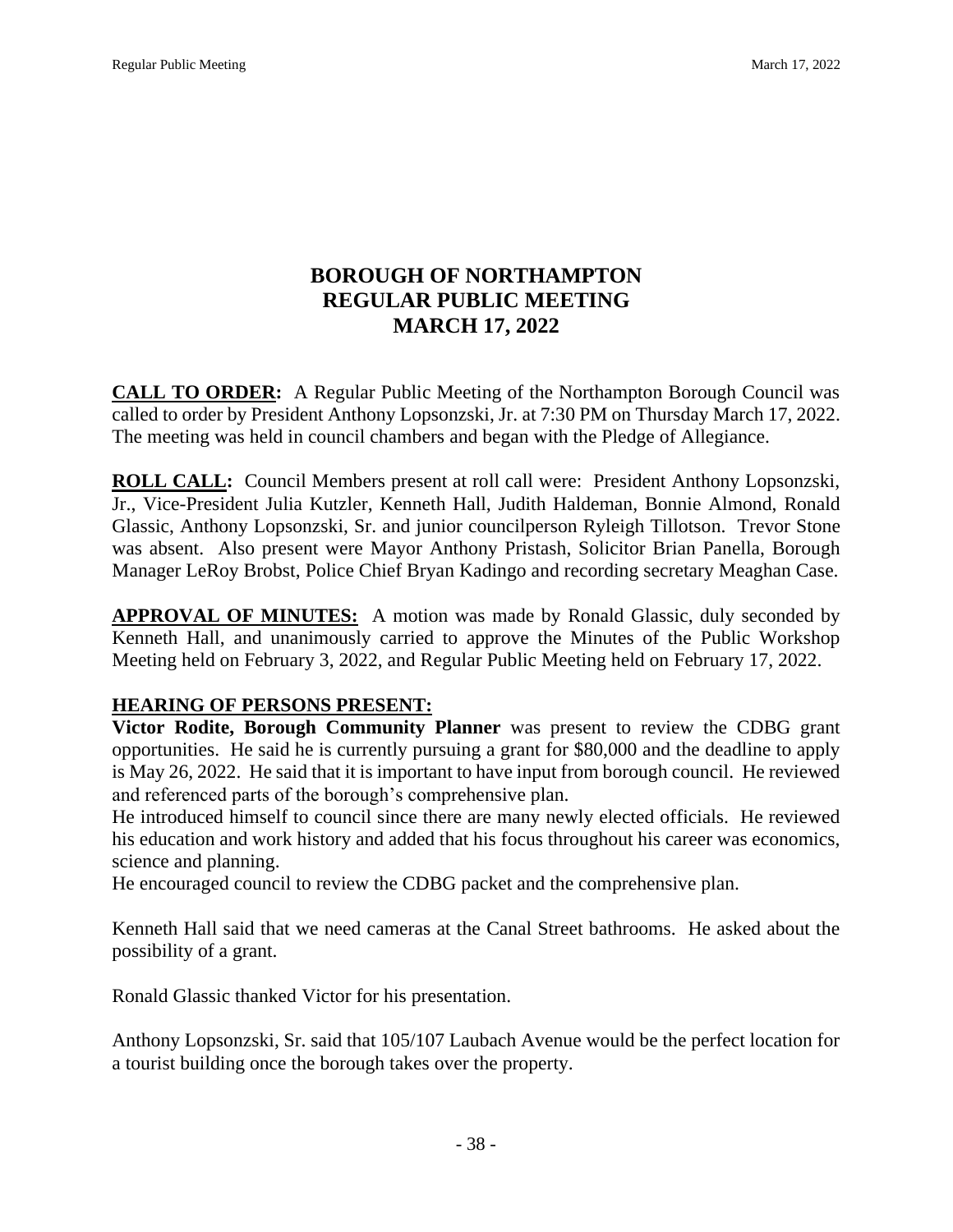Mr. Brobst mentioned that at the last River Central meeting, there was a round table discussion about the farmers local to the area. At the next meeting they plan to discuss emergency services. He encouraged others to join the meeting. These meetings are still being held virtually.

Solicitor Panella reminded everyone that Canal Street grove area is still technically closed. He explained that the eminent domain process for 105/107 Laubach Avenue is a very costly and long process. He said it could take at least six months. He said we would have to show the court and give good cause of why the borough should take over the property. Mr. Brobst added that remodeling would not be an option. The property is structurally unsafe and would have to be torn down.

# **ORDINACE NO. 1221**:

## **TITLE: AN ORDINANCE OF THE BOROUGH OF NORTHAMPTON, COUNTY OF NORTHAMPTON, COMMONWEALTH OF PENNSYLVANIA, TO REGULATE SHORT TERM RENTAL UNITS WITHIN THE BOROUGH AND ESTABLISH PENALTIES AND VIOLATIONS.**

In the interim since advertising the ordinance, some concerns have been raised that it would be to the Borough's advantage to table adoption until these matters have been addressed.

| Introduced By: | Kenneth Hall  |
|----------------|---------------|
| Seconded By:   | Julia Kutzler |

Unanimously carried to table Ordinance No. 1221 per suggestion of Solicitor Panella.

### **PRESIDENT'S REPORT:**

President Lopsonzski, Jr. had nothing to report.

### **MAYOR'S REPORT:**

Mayor Pristash wished everyone a Happy St. Patrick's Day.

--He said that Anthony Lopsonzski's suggestion for a tourist center at 105/107 Laubach Avenue was a great idea.

--He spoke with the Mayor of Easton about their efforts in revitalizing downtown Easton. He said we have to raise Northampton's profile with more exposure, videos and media outlets. He said the D&L Trail is a huge attraction to the borough and so many people love and use the trail. He said it's about a total of 165 miles.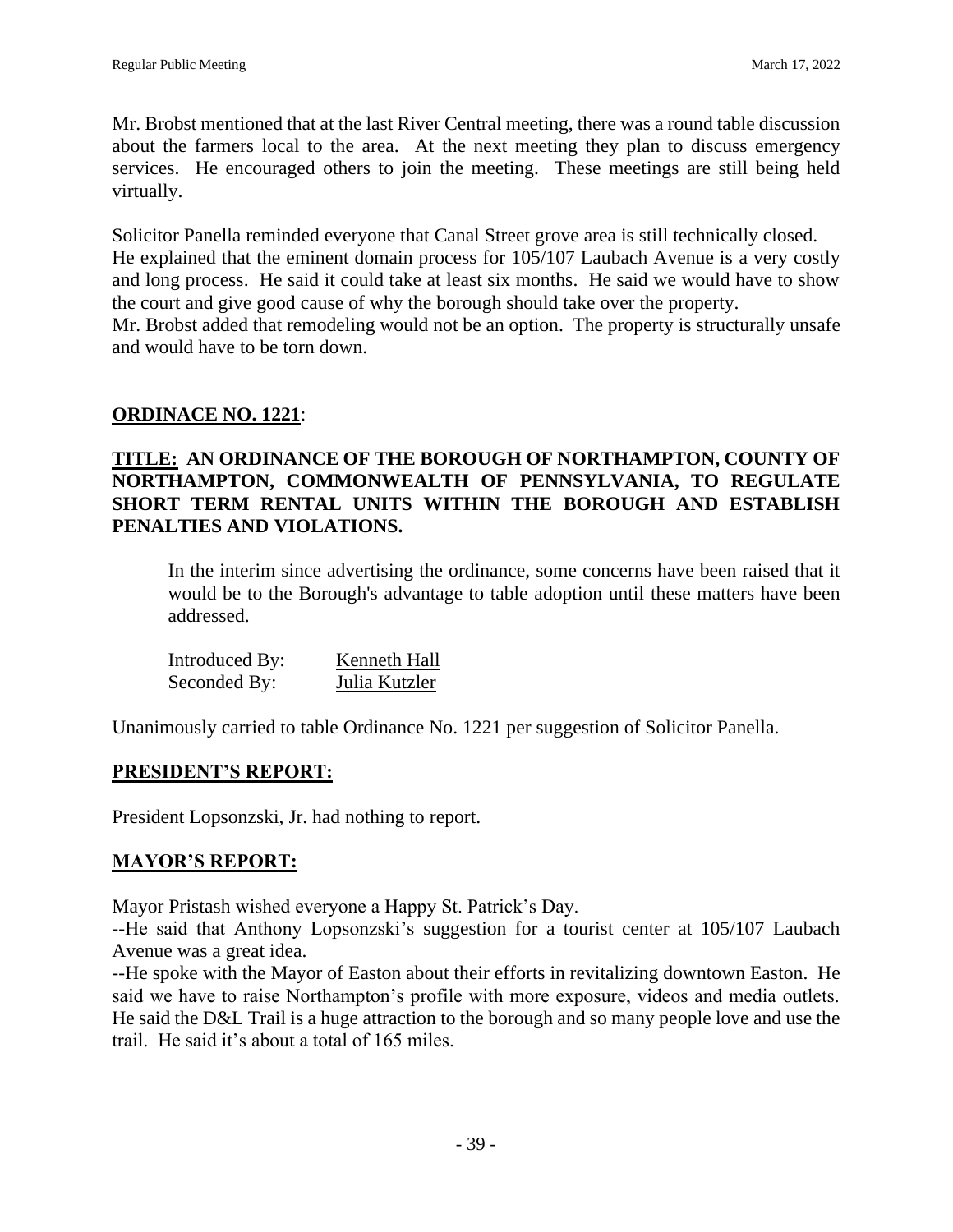# **REPORTS FROM COMMITTEES:**

**Administration and Finance: Councilman Hall** reported that we were notified that we received an additional \$852.69 for our calendar year 2019 Performance Recycling Grant. The original distribution was in excess of \$19,000.

--In the 2022 budget, we had allocated \$18,000 to the Northampton Area Public Library. That allocation has been completed and enclosed in your packet is a letter of thanks from new library director Veronica Laroche.

**Building, Land and Recreation: Councilwoman Haldeman** reported that on Wednesday, April 6, 2022, we will conduct our annual *Egg Stuffing Seminar* in the manager's office beginning at approximately 5:30 PM. This will put us in readiness for the Easter Egg Hunt scheduled on Saturday, April 9, 2022, at 11 AM in the Municipal Park.

--Beginning Friday, March 18, 2022, the St. Patrick's Day lighting will come down and the Easter lights will be installed.

--As of this date, park rentals are lagging behind the norm. Plenty of good dates are still available.

--Swimming pool passes will be available at the recreation center beginning May 1, 2022.

**Code and Police: Councilman Lopsonzski, Sr.** reported that the Planning Commission will meet on Wednesday, April 13, 2022, to review the Act 537 Plan update. This is a 500-page document that was prepared by Gilmore & Associates. This is critical as part of our compliance with the Department of Environmental Protection directive. Council will also have to approve this document. It will be available in an electronic format ONLY.

--He also reviewed the police reports and incidents for February.

**Fire and Health: Councilwoman Kutzler** reported that the Fire Committee met with members of the fire department on Monday, March 14, 2022. Representative Zach Mako was in attendance as well.

--The Board of Health is scheduled to meet on Tuesday, March 29, 2022, at 7 PM.

--The fire department purchased a utility truck with a COVID grant that they intend to refurbish. On Monday, March 21, 2022, they are having a new utility body installed. The old one will be given to the public works department and will be cannibalized for their use.

**Public Works and Sewer: Councilman Glassic** reported that the cyclone bomb storm that hit on Saturday, March 12, 2022, was handled expertly by the men of the public works department.

--Park preparation is only around the comer as is the municipal pool preparation.

--During the week of March 7, 2022, we had two sewer backups. Both were caused by tree roots in the line.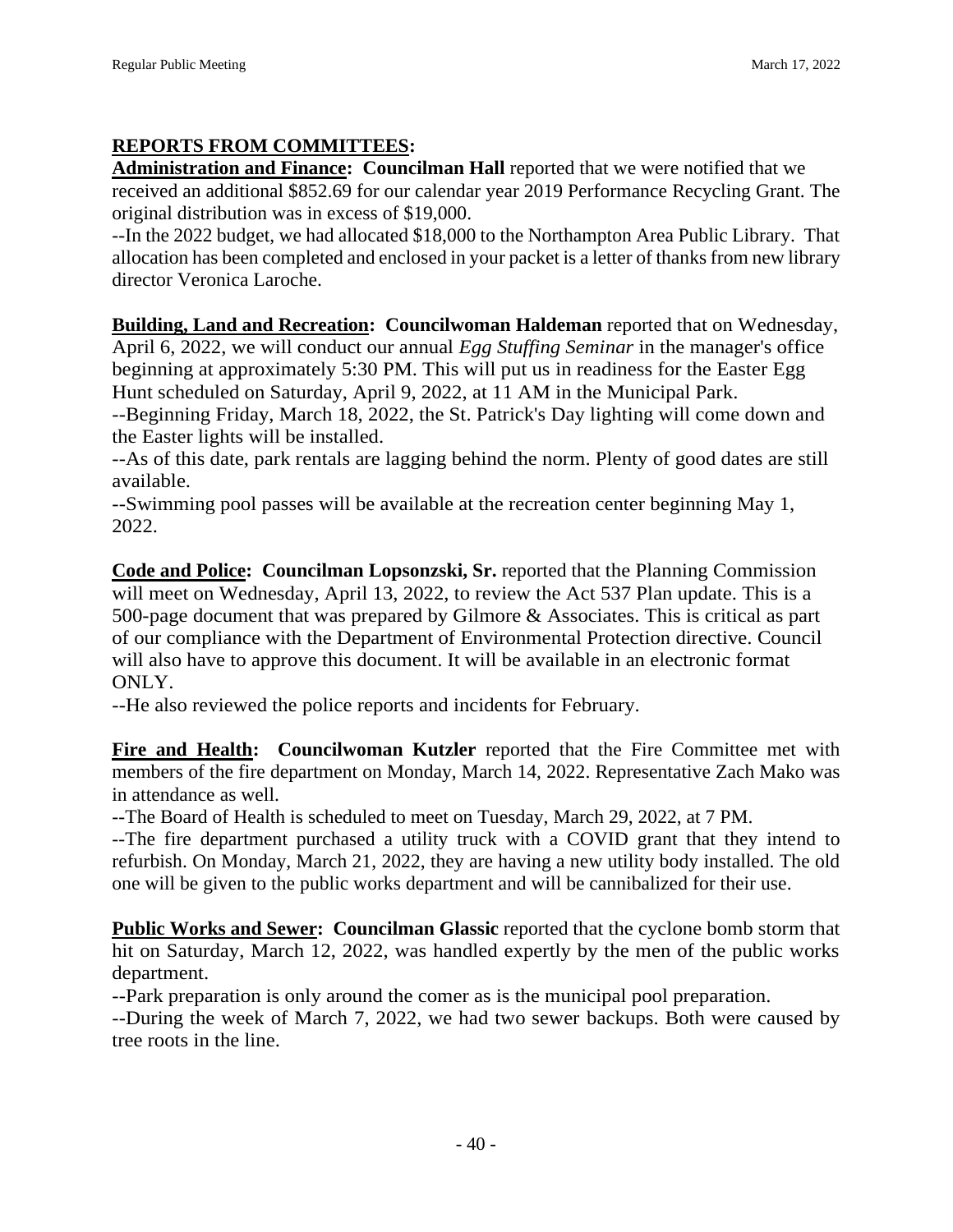### **UNFINISHED BUSINESS:**

There was no unfinished business.

#### **NEW BUSINESS:**

#### **Consider Request of Fire Police:**

We have received a request from the Northampton fire police to participate in a fundraising event by helping at a concession stand during Lehigh Valley Iron Pigs home games. They are requesting permission to participate at two games in April. The exact dates have yet to be established.

**Motion:** Julia Kutzler. moved, seconded by Judith Haldeman and unanimously carried to grant permission to Northampton fire police to participate in a fundraising event by helping at a concession stand during Lehigh Valley Iron Pigs home games and any other opportunities throughout the summer.

Ronald Glassic confirmed with Kenneth Hall that he was ok with this and that there will be sufficient coverage in the borough while file police members participate in these events.

#### **Approval to Prepare Bid Specifications for Road Materials:**

Mr. Brobst is requesting permission to advertise road materials for bid. This year we are coordinating our bid request with the Northampton Borough Municipal Authority and the Borough of North Catasauqua. Bids would be opened at the April  $7<sup>th</sup>$  Council meeting.

**Motion:** Judith Haldeman moved, seconded by Bonnie Almond and unanimously carried to grant permission to Mr. Brobst to advertise road materials for bid. Bids would be opened at the April  $7<sup>th</sup>$  Council meeting.

#### **Consider Request of the Community Planner:**

Mr. Victor Rodite will be attending the annual American Planning Association Conference scheduled to be held in San Diego, California, beginning on April 30 and ending on May 3, 2022. He is willing to cover the costs of transportation, lodging and meals. He is asking that Northampton Borough covers his reduced planning conference fee of \$135.

**Motion:** Ronald Glassic moved, seconded by Anthony Lopsonzski, Sr. and unanimously carried to grant permission to cover Victor Rodite's reduced planning conference fee of \$135.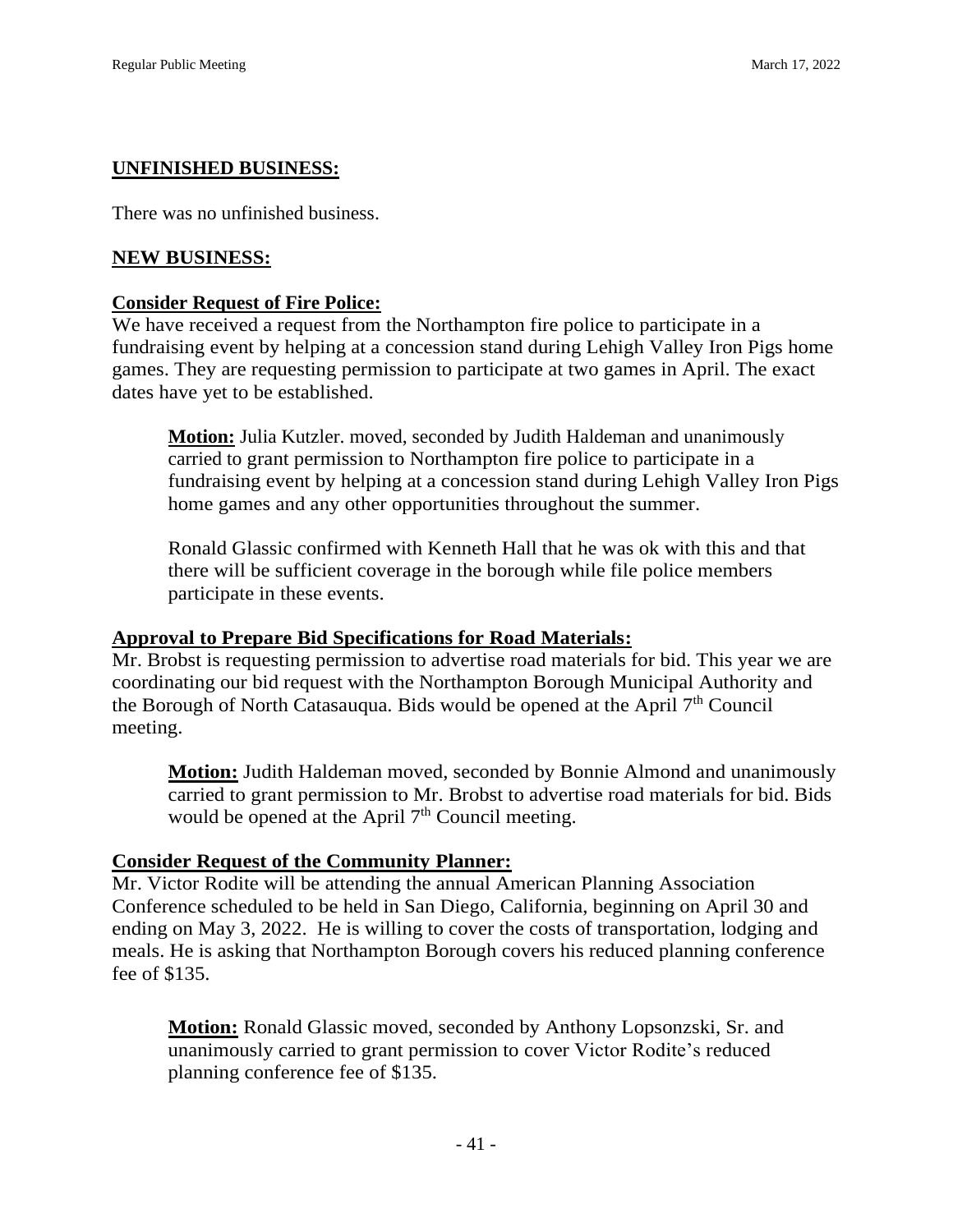# **REPORTS FROM COUNCIL MEMBERS:**

**Kenneth Hall** said that the fire department had their annual banquet on March 5, 2022 and awards were given out for years of service with the fire department.

**--**He said he will get together a list of upcoming events where fire police assistance will be needed.

--He informed everyone the fire department is selling pizza until Monday, March 21, 2022.

--He also informed everyone that the Alliance Fire Hall is making and selling hoagies again.

**Ryleigh Tillotson** wished everyone Happy St. Patrick's Day.

--She said she met with the high school athletic director and they decided that mid-June would be the best time to have the high school athlete's parade.

**Judith Haldeman** informed everyone that she recently had meetings with Chief Kadingo, Mr. Brobst and Mayor Pristash. She wanted to get an idea of the day-to-day operations of each department.

**Bonnie Almond** said the weather has been nice.

--She noted complaints she has received about some of the playground equipment at Municipal Park and Canal Street Park. She also mentioned older kids on the playground equipment intimidating younger children. She said these older kids have no business being on the equipment. She suggested possibly hiring someone younger, such as a student to patrol the park areas.

**Julia Kutzler** agreed with Bonnie Almond adding that something needs to be done about the park issues.

--She informed everyone that she had a meeting with members of the fire department at the fire station on March 14<sup>th</sup>. They discussed mutual aid and regional aid throughout the area. She said the borough uses more aid than they give. She expressed the importance of having volunteers for the fire department and retaining them. She asked everyone to think about where the fire department might be in five years. She said that the fire police are in need of a vehicle. She mentioned the necessary safety items needed for each fire fighter, adding that it isn't cheap. She mentioned the possibility of them needing a new fire truck in 2027. She asked about where they can have a training tower in the borough or somewhere close in a surrounding area. She noted that the fire department receives about 65% of funding from the borough. She also noted that only 37% of landowners responded with donations from their mailer.

She couldn't express enough the need for volunteers. She said we are extremely fortunate to have a phenomenal fire department and also have Northampton Regional Emergency Management Services headquartered in our borough. She stressed the importance of safety equipment. She commended the seasoned members of the fire department for grooming those younger, just starting out. She thanked Mark Laub for securing grants for the fire department.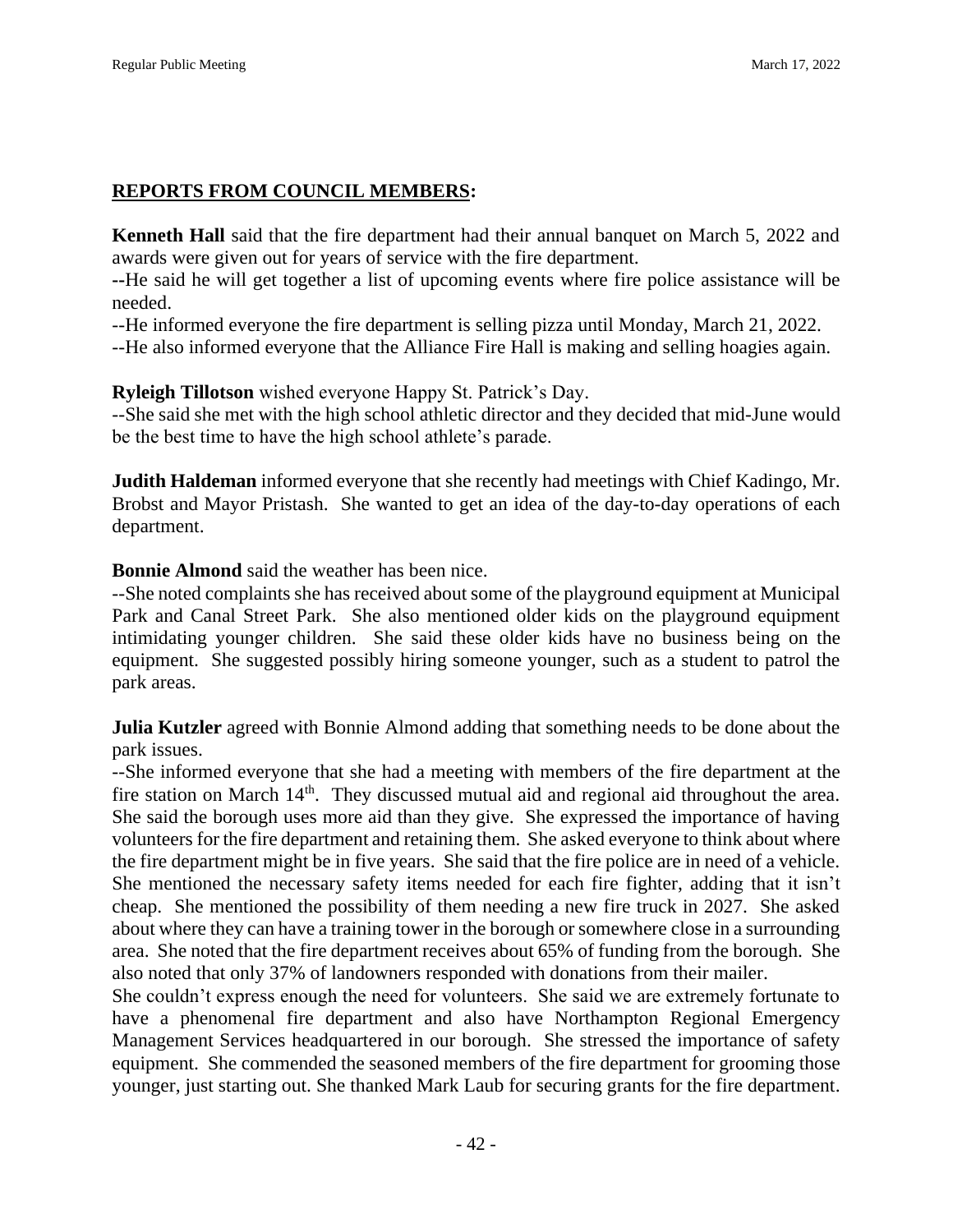She thanked Kenneth Hall for all he does for the fire police and for retaining the volunteers. Lastly, she thanked Keith Knoblach for his involvement and all he does for the fire department.

**Ronald Glassic** commended Julia Kutzler for an outstanding report.

--He mentioned to Chief Kadingo that the raceways have started, specifically on Horwith Drive.

--He asked if the mirror was put up at the area of Dewey Avenue and 9<sup>th</sup> Street.

--He mentioned the \$80,000 grant that Victor is applying for and suggested that it be used for sewer infrastructure before anything else.

--He wished everyone a Happy St. Patrick's Day.

**--Anthony Lopsonzski, Sr.** noted that \$18,000 was donated/budgeted to the library. He understands their importance but asked everyone to think about who saves us. He expressed how near and dear the ambulance corp. is to him adding that he went in the first ambulance when they were first in the borough. He added how important first responders are and said we are extremely lucky to have them in the borough. He encouraged everyone to give donations to NREMS. He added that we have many departments that are well trained throughout the borough and added, we need to save what we have here.

--He asked about the progress of lifeguards for the pool.

--He also expressed the importance of having a "parade of champions" for the high school football team. He said they are the greatest football team since the 1937 high school football team and they deserve the recognition.

--He agreed with Bonnie Almond and Julia Kutzler about older kids intimidating younger children at the parks. He said that can't be tolerated and something must be done.

### **ANNOUNCEMENTS:**

 $-$ Mr. Brobst reminded everyone about the upcoming PSAB conference from May  $22<sup>nd</sup>$  -May 25<sup>th</sup>, 2022 at the Hershey Lodge. He said at the next council meeting, a voting delegate and alternate voting delegate must be chosen. In the past, the voting delegate was the Mayor but council may choose who they want.

--The NBMA budget forecast is available for review in the borough office.

--He reminded everyone about the shredding event in the Community Center parking lot on April 30<sup>th</sup> from 10AM-12PM.

--He said the part-time code enforcement officer is scheduled to start on March 28, 2022.

### **APPROVAL OF BILLS:**

**Motion:** Mr. Lopsonzski, Sr. moved, seconded by Julia Kutzler and unanimously carried to pay the bills as listed on A/P Journal #3A, dated March 4, 2022, totaling \$478.00 and A/P Journal #3B, dated March 17, 2022, totaling \$250,581.41.